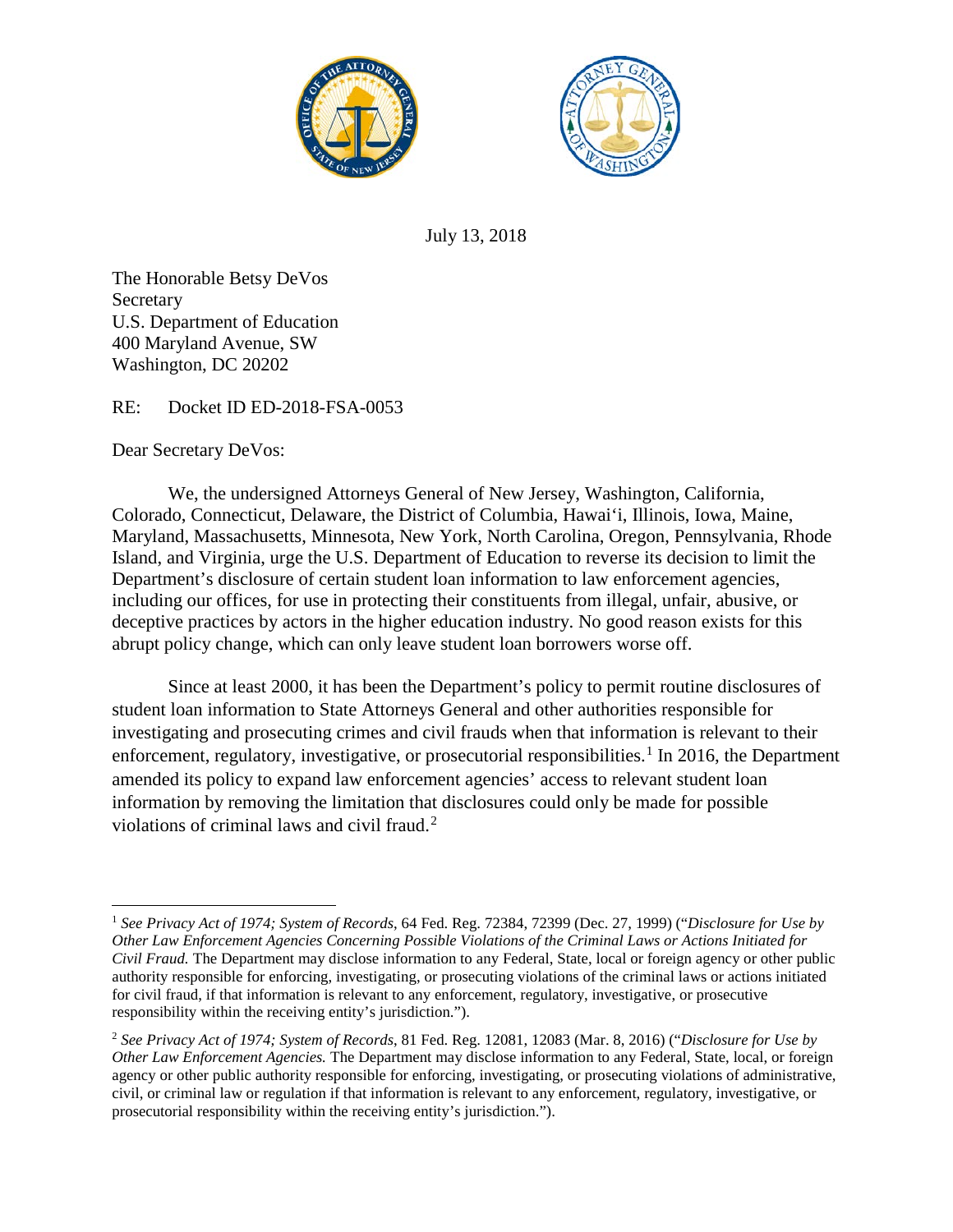Information sharing allowed under the routine use exception recognized the important role that State Attorneys General play in protecting the nation's student loan borrowers from unfair, deceptive, and predatory practices in the higher education field, as well as state regulators' roles in licensing and supervising schools. Regulations developed by the Department have consistently acknowledged and encouraged a vigorous role for States in overseeing and policing the activities of federal contractors originating, servicing, and collecting on student loans. *See, e.g.*, 34 C.F.R. § 682.401 ("The [student loan] guaranty agency shall ensure that all program materials meet the requirements of Federal and State law").

Last month, the Department quietly eliminated its policy on disclosures of consumer complaints and related information for use by law enforcement agencies, including disclosures for use in criminal and civil fraud investigations. *See Privacy Act of 1974; System of Records*, 83 Fed. Reg. 27587 (June 13, 2018). The Department also eliminated its policy on disclosures of records related to borrowers' requests for relief under the borrower defense regulations. The Department offered no justification for abandoning its long-standing practice, stating merely that it "no longer intends to disclose any records under this routine use." *Id.* at 27588; *see also id.* ("The Department is removing former routine use (2) entitled 'Disclosure for Use by Other Law Enforcement Agencies' . . . .").

The Department's Notice renames the Department's Office of the Student Loan Ombudsman Records system the Customer Engagement Management System (CEMS), and expands the CEMS to include borrower defense to repayment claims and those records contained in the Common Services for Borrowers (CSB) system concerning the eligibility of individuals for relief under the Department's borrower defense regulations, as well as records used by the Department to determine the appropriate amount of relief for successful borrower defense requests. Denying state agencies access to information in the new CEMS has the potential to hamper States' ability to identify unlawful conduct and bring enforcement actions.

The higher education industry requires vigilance and vigorous enforcement from state law enforcement agencies. We are particularly concerned by predatory practices in the for-profit schools industry. Over the past five years, our offices have taken a number of actions to stop unlawful practices by for-profit schools:

- The New York Attorney General obtained an Assurance of Discontinuance with Career Education Corporation (including Sanford Brown schools) for inflation of job placement rates to attract students;
- The Massachusetts Attorney General obtained a consent judgement against The Career Institute, LLC for a number of violations of state consumer protection laws<sup>[3](#page-1-0)</sup>;
- After investigations by several State Attorneys General and federal agencies, Corinthian Colleges, Inc. closed and filed for bankruptcy;

<span id="page-1-0"></span>l <sup>3</sup> <https://www.mass.gov/files/documents/2016/08/sf/aci-amended-complaint.pdf>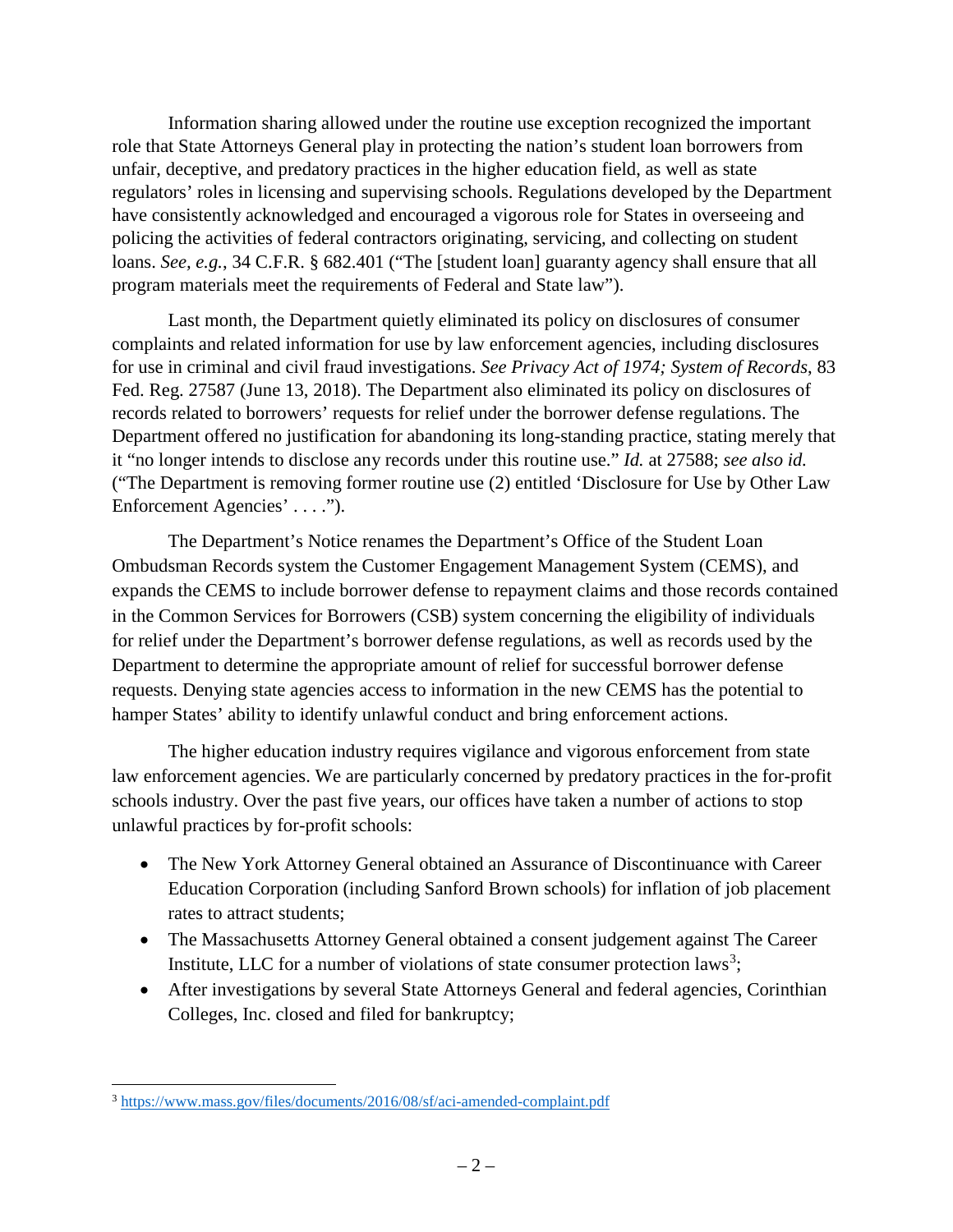- The New York and Massachusetts Attorneys General obtained restitution for former students at DeVry University who were misled about job placement rates and salary prospects after graduation<sup>[4](#page-2-0)</sup>;
- The Illinois Attorney General's Office settled its lawsuit with Westwood College for various deceptive practices, including misrepresenting the accreditation and cost of its criminal justice program;
- In a suit filed by the Minnesota Attorney General against the Minnesota School of Business, Inc. and Globe University, Inc., a Hennepin County District Court found systemic deception related to the marketing and recruitment of students into its criminal justice program; and
- Attorneys General in 39 States and the District of Columbia reached a settlement with Education Management Corporation (EDMC) (including The Art Institutes and Brown Mackie College) over unlawful practices including misrepresenting job placement rates to potential students.<sup>[5](#page-2-1)</sup>

We respectfully submit that the Department is making a mistake. The Department's action reverses a long tradition of federal-state cooperation in protecting students and student loan borrowers from unfair and deceptive practices. State Attorneys General and other state law enforcement authorities have long maintained productive working relationships with the Department and other federal agencies. Routine information sharing has been key to the success of these partnerships, which have endured multiple changes in federal and state administrations.

Under its past information-sharing policies, the Department routinely disclosed information about student loan borrowers to State Attorneys General working to protect students and student loan borrowers from predatory practices and to secure relief for those victimized by fraud and other unlawful conduct. Most prominently, the Department collaborated with fortyseven State Attorneys General in a massive effort to secure debt relief for former students of Corinthian Colleges, Inc. after the Department and several State Attorneys General uncovered widespread fraud across the company's programs. State Attorneys General pooled their resources through the National Association of Attorneys General and used information provided by the Department to notify students of their eligibility for loan forgiveness.

Additionally, in 2015, the California Attorney General's Office worked with the Department to make findings entitling former Corinthian Colleges student borrowers to federal student loan relief.<sup>[6](#page-2-2)</sup> Former students of DeVry University received more than \$100 million in refunds and debt relief as a result of action by the Federal Trade Commission, New York State

<span id="page-2-0"></span> $\overline{a}$ <sup>4</sup> [https://ag.ny.gov/press-release/ag-schneiderman-obtains-settlement-devry-university-providing-225-million](https://ag.ny.gov/press-release/ag-schneiderman-obtains-settlement-devry-university-providing-225-million-restitution)[restitution;](https://ag.ny.gov/press-release/ag-schneiderman-obtains-settlement-devry-university-providing-225-million-restitution) [http://www.mass.gov/ago/news-and-updates/press-releases/2017/2017-07-05-refunds-for-students](http://www.mass.gov/ago/news-and-updates/press-releases/2017/2017-07-05-refunds-for-students-deceived-by-online-for-profit-school.html)[deceived-by-online-for-profit-school.html](http://www.mass.gov/ago/news-and-updates/press-releases/2017/2017-07-05-refunds-for-students-deceived-by-online-for-profit-school.html)

<span id="page-2-1"></span><sup>5</sup> [http://www.illinoisattorneygeneral.gov/pressroom/2015\\_11/20151116.html](http://www.illinoisattorneygeneral.gov/pressroom/2015_11/20151116.html)

<span id="page-2-2"></span><sup>6</sup> [https://www.ed.gov/news/press-releases/department-education-and-attorney-general-kamala-harris-announce](https://www.ed.gov/news/press-releases/department-education-and-attorney-general-kamala-harris-announce-findings-investigation-wyotech-and-everest-programs)[findings-investigation-wyotech-and-everest-programs](https://www.ed.gov/news/press-releases/department-education-and-attorney-general-kamala-harris-announce-findings-investigation-wyotech-and-everest-programs)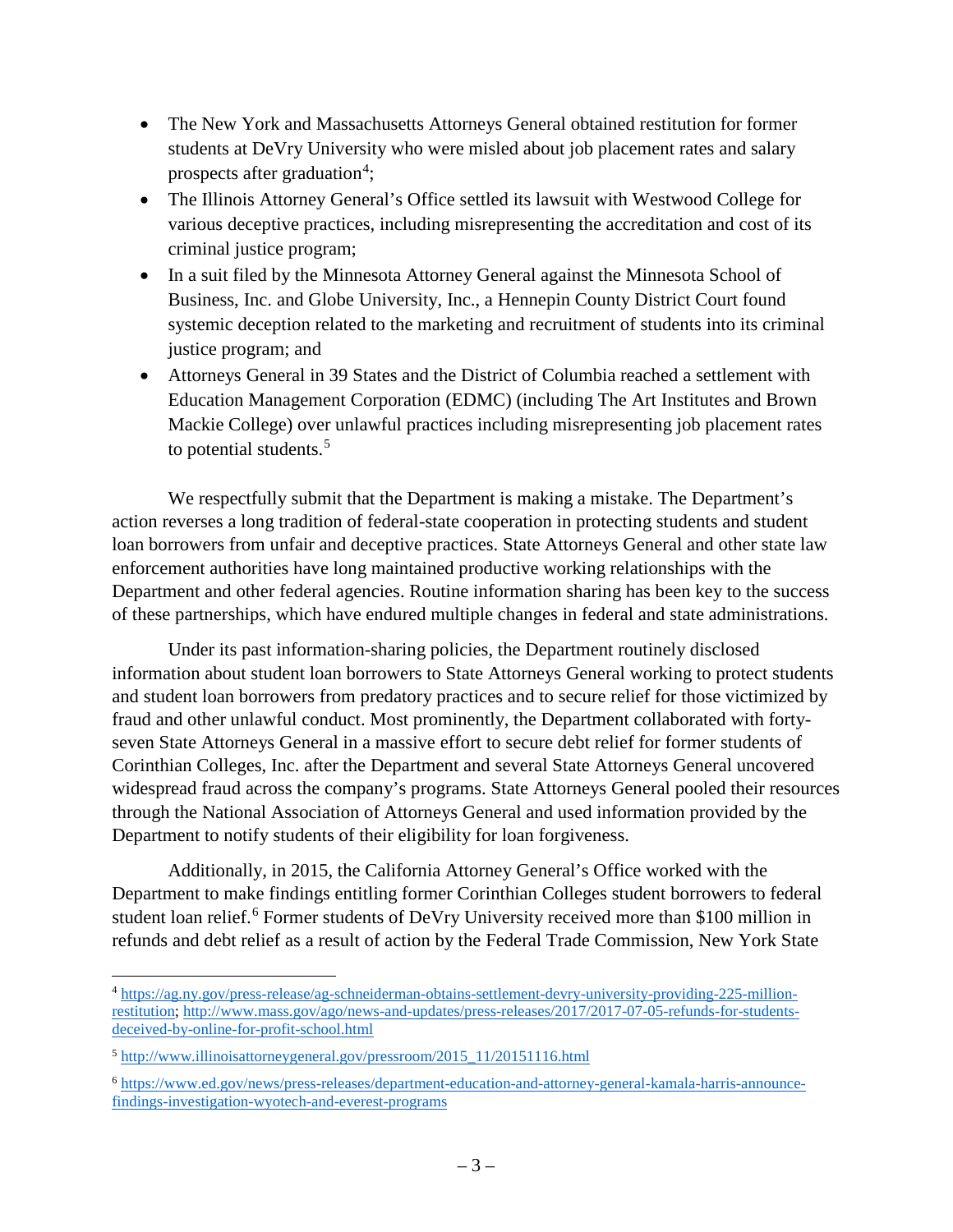Attorney General and other state regulators.<sup>[7](#page-3-0)</sup> In August 2017, a coalition of state and federal agencies reached a nationwide settlement with Aequitas Capital Management, which provided loans to former students of the now-defunct Corinthian Colleges.<sup>[8](#page-3-1)</sup>

Unfortunately, the Department has stopped sharing the information that State Attorneys General have used in these efforts without providing any rationale for its decision. And now, with the formal elimination of its policy on routine disclosures of information for use by law enforcement agencies, the Department risks further hampering the ability of State Attorneys General and other law enforcement officials to protect students from predatory practices and to secure relief for students victimized by fraud and other unlawful activities. The Department's policy change seems to send a signal: law enforcement agencies working to combat crime, fraud, and other unlawful conduct can no longer count on the Department as a reliable partner.

Finally, we are concerned that the effective date of these changes is June 13, the date of publication in the Federal Register. This does not allow the Department to review public comments provided during the 30-day public comment period with the appropriate consideration, and make adjustments to the final action. We are disappointed that law enforcement agencies affected by this change were not consulted in advance.

We hope that the Department does not actually intend to impede law enforcement agencies' access to student loan information relevant to matters within their jurisdiction. But we are concerned that may be the result of the Department's policy change. We ask the Department to recommit to its historic law enforcement partnerships by restoring its policy on routine disclosures of student loan information for use by State Attorneys General and other law enforcement agencies.

Thank you for your consideration of our views.

Sincerely,



Gurbir S. Grewal New Jersey Attorney General

 $\overline{\phantom{a}}$ 

Bob Ferguson Washington State Attorney General

<span id="page-3-0"></span><sup>7</sup> [https://www.ftc.gov/news-events/press-releases/2016/12/devry-university-agrees-100-million-settlement-ftc;](https://www.ftc.gov/news-events/press-releases/2016/12/devry-university-agrees-100-million-settlement-ftc)  [https://ag.ny.gov/press-release/ag-schneiderman-obtains-settlement-devry-university-providing-225-million](https://ag.ny.gov/press-release/ag-schneiderman-obtains-settlement-devry-university-providing-225-million-restitution)[restitution](https://ag.ny.gov/press-release/ag-schneiderman-obtains-settlement-devry-university-providing-225-million-restitution)

<span id="page-3-1"></span><sup>8</sup> [https://www.atg.wa.gov/news/news-releases/ag-obtains-7-million-debt-relief-nearly-2000-washington-student](https://www.atg.wa.gov/news/news-releases/ag-obtains-7-million-debt-relief-nearly-2000-washington-student-borrowers)[borrowers](https://www.atg.wa.gov/news/news-releases/ag-obtains-7-million-debt-relief-nearly-2000-washington-student-borrowers)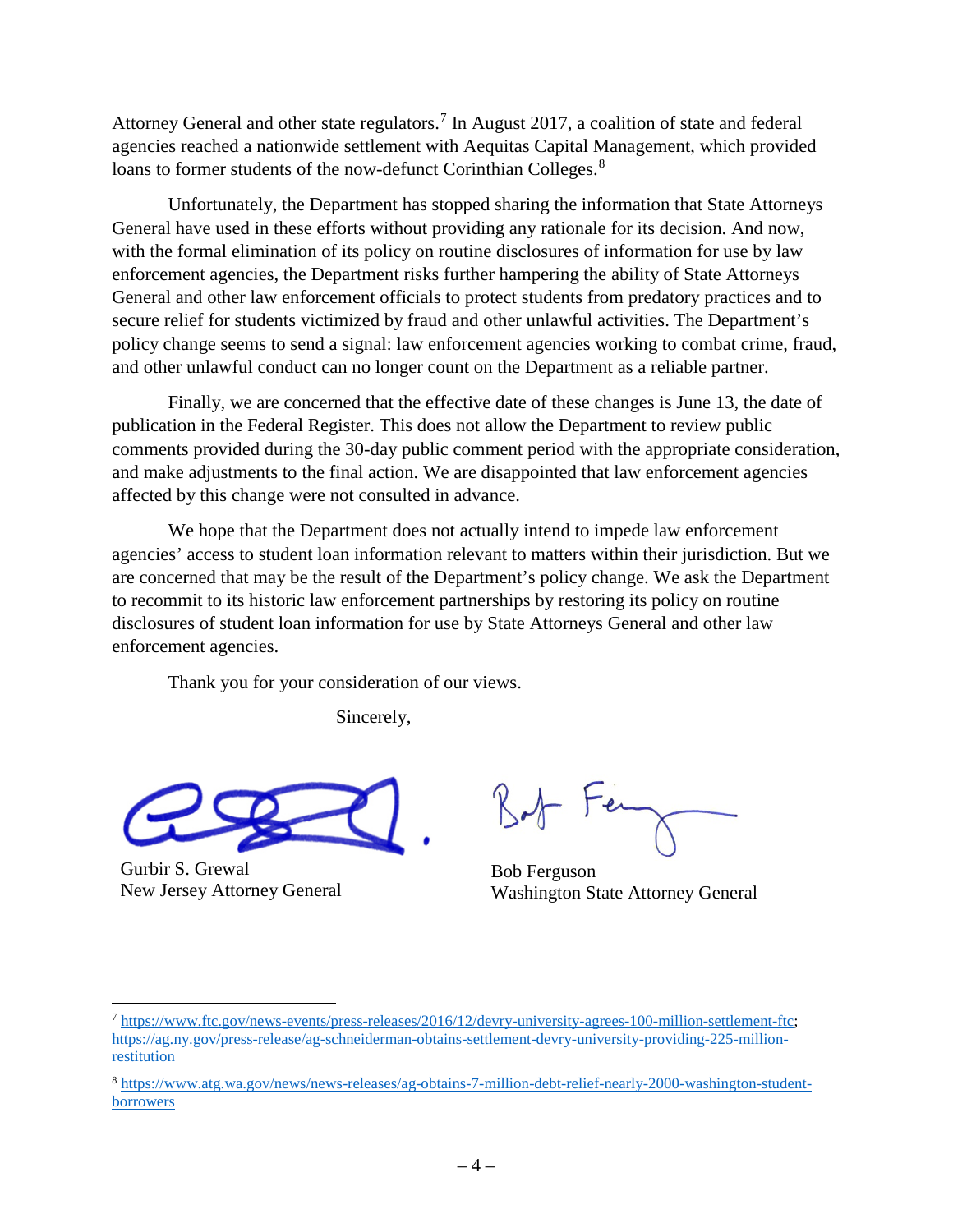Xavier Becerra California Attorney General



George Jepsen Connecticut Attorney General

Karl A. Racine District of Columbia Attorney General

Was Madigar

Lisa Madigan Illinois Attorney General

Talls

Janet T. Mills Maine Attorney General

Maura Healey Massachusetts Attorney General

Cynthia XI Coffman

Cynthia H. Coffman Colorado Attorney General

Matthew P. Denn Delaware Attorney General

Russell L. Sugini

Russell A. Suzuki Hawai'i Attorney General

Tom Miller

Thomas J. Miller Iowa Attorney General

Brian E Frash

Brian E. Frosh Maryland Attorney General

Lori Swanson Minnesota Attorney General